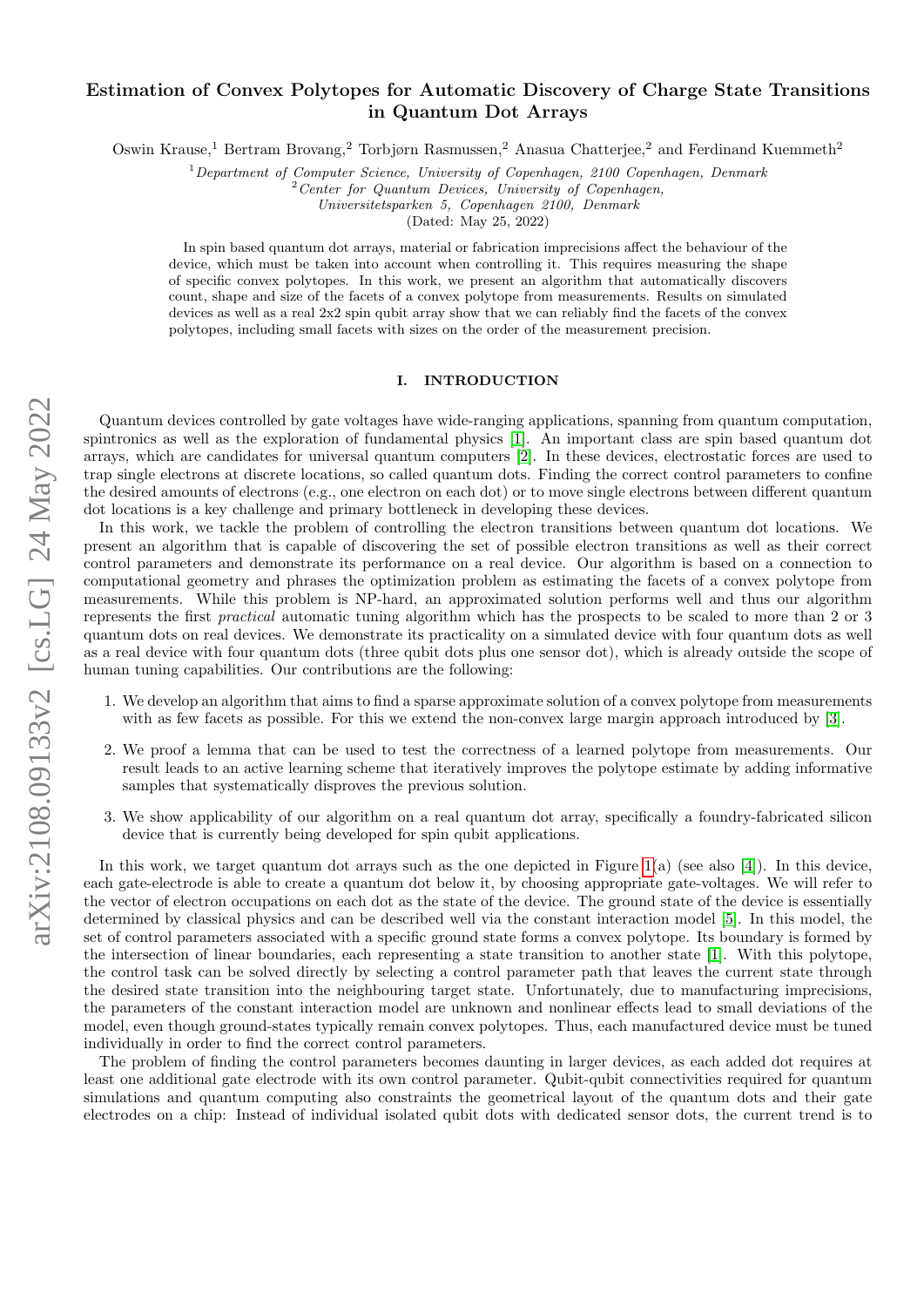<span id="page-1-0"></span>

FIG. 1: Automatic discovery algorithm implemented on a real quantum dot array with a sensor dot coupled to either a double dot or a triple dot. (a) Micrograph of the device. Individual electrons originating from the source (S) or drain (D) reservoirs can be trapped by gate-induced quantum dots (circles), located below electrostatic gate electrodes  $G_{1,...4}$  and controlled by voltages  $V_{1,...4}$ . For the targeted [1, 1] state, each qubit dot (red) contains one electron, whereas the sensor dot (black) is used to generate a high bandwidth sensor signal. (b) 2D map of the sensor signal as a function of the control voltages  $V_1$  and  $V_2$ , acquired in high resolution to illustrate the convex polytope of this device configuration. For all yellow pixels, the qubit array is in the [1, 1] state. (Whenever  $V_{1,\dots,3}$  is changed,  $V_4$  is not held constant but compensates the sensor dot potential for capacitive cross talk from  $G_1$ ,  $G_2$  and G3, see experiments.) Our algorithm estimates state transitions to other states (red lines), based on a small number of point pairs  $(x^+, x^-)$  (blue and orange dots) obtained via line searches. Target states of transitions are annotated by  $[x, y]$ . (c) Estimated state boundaries of the 3D polytope associated with single-electron occupation of three quantum dots (under  $G_1$ ,  $G_2$  and  $G_3$ ). The ground truth of this triple-dot system is already tedious to measure and unknown for this device tuning.

fabricate dense arrays of coupled qubit dots that are monitored by as few proximal sensor dots as possible. This complicates the tune-up in several ways. First, individual gate voltages no longer act locally, meaning that changing the gate voltage of one qubit also affects the potential of other, nearby qubits. Second, the signal of each sensor dot responds to charge changes of multiple dots, making it more difficult to determine which of the dots is making a transition. For example, in our device, a single charge sensor is responsible for monitoring all quantum dots, which means that its signal must be interpreted and does not directly relate to individual electron transitions [\[6\]](#page-11-1).

Currently, experts find the correct control parameters manually using ad-hoc tuning protocols [\[7,](#page-11-2) [8\]](#page-11-3), which are tedious and time consuming. This limits devices to require tuning of at most three control parameters at once. The field has made first steps into automating parts of this process. For the problem of automating state identification, i.e., estimating the electron count on each quantum dot given a set of control parameters, estimation algorithms can be grouped in two main directions. The first direction uses CNN-based approaches [\[9,](#page-11-4) [10\]](#page-11-5), which requires dense rastering of image planes within the parameter space. An alternative approach explores the use of line searches to obtain a dataset of state transitions which are modeled using deep neural networks [\[11–](#page-11-6)[13\]](#page-11-7), which allows human experts to label the discovered regions. Both approaches have only been applied to devices with at most two quantum dots and a maximum of three tunable parameters.

While promising, these approaches are not easily transferred to the task of finding *state transitions*, as the important transitions are routinely very small and can only be found by high-resolution measurements. This makes rastering of images inefficient and random line searches unlikely to pass through them. Furthermore, modeling state transitions with a deep neural network suffers from the lack of interpretability of these models. Even if the correct model is learned, it is difficult to extract the number and sizes of state transitions, without difficult analysis of the learned model.

We will extend the second approach and use line searches to obtain a dataset, which we iteratively improve upon. We combine this with an interpretable model of the polytope which learns individual state transitions. In line with the device limitations and measurement challenges outlined above, we will only assume that the sensor reliably detects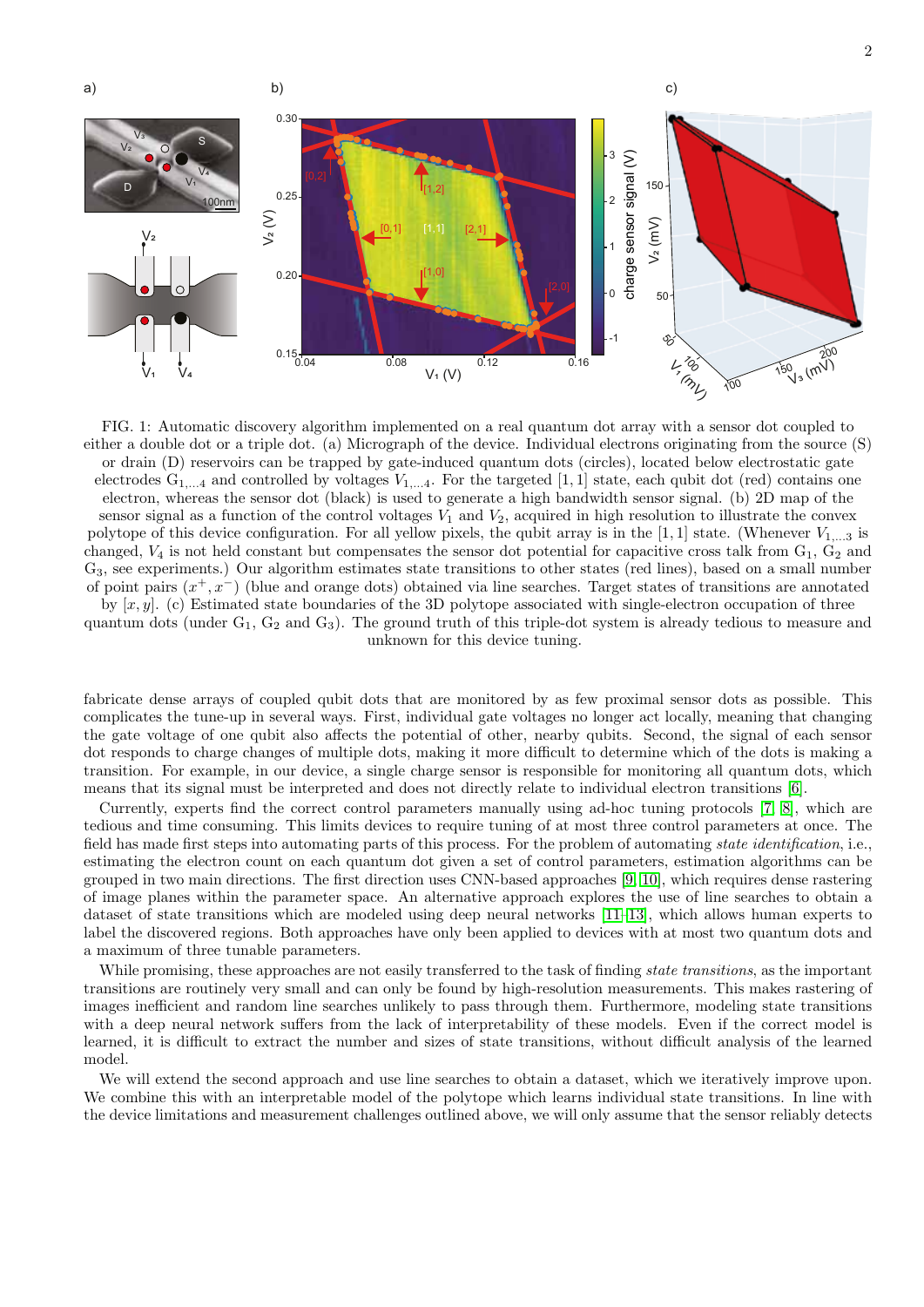that a state transition occurred, but not which state the device transitioned to. Using such a sensor, it is possible to locate a state transition in control parameter space using a line search procedure starting from a point within the convex polytope of a state. The resulting line search brackets the position of a state transition by pairs of control parameters  $(x^+, x^-)$ , each defining one point inside and outside of the (unknown) polytope. This allows for high precision measurements and locates the boundary within a margin of  $\delta = ||x^+ - x^-||$ , which is a tuneable parameter chosen based on the trade-off between line search precision and short measurement times.

Under the conditions outlined above, finding the true polytope from measurements is a hard machine learning task. Even if all parameters of the constant interaction model are known, computing the boundary of the polytope requires solving the subspace intersection problem [\[14\]](#page-11-8), with the number of intersections exponential in the number of quantum dots. Indeed, already finding the device state given a set of known parameters of the constant interaction model requires solving an integer quadratic program, which is NP-hard in the number of quantum dots [\[15\]](#page-11-9). Thus, it is unlikely that learning the polytope from measurements is substantially easier. In fact, if we are given a training set of points which are labeled according to whether they are in- or outside the polytope, then finding the optimal large margin polytope is NP-hard. (See [\[3\]](#page-10-2) for a review on recent results). When relaxing the task to allowing a polytope with more facets than the optimal polytope, it has been shown that there exists a polynomial time algorithm which fits  $\ell$  points to a polytope that has at most a factor of  $O(\log \ell)$  more facets than the optimal polytope and has strong approximation guarantees [\[3\]](#page-10-2). However, the algorithmic complexity in our setting is  $\ell^{O(1/\delta^2)}$  and thus too large for practical application. It is clear that allowing even more facets will make the task substantially easier, e.g., by adding one facet for each point outside the polytope, the task can be solved using  $O(\ell)$  classification tasks, each separating one point outside the polytope from all points inside it. Practical algorithms therefore forego finding the optimal number of facets and use an approximate polynomial time solver [\[16,](#page-11-10) [17\]](#page-11-11). Howevever, there is a lack of numerically stable general purpose optimization algorithms that aim for a *minimal* amount of facets and which go beyond convergence in a volume metric (for example Hausdorff in [\[17\]](#page-11-11)). This is especially problematic in our task, as each facet of the unknown polytope constitutes an operational resource (relocation of individual electrons in the array). Producing an estimate with too many (unphysical) facets might make it impractical to filter out the relevant facets. Our approach is similar to [\[3\]](#page-10-2) in that we repeatedly solve convex relaxations of a large margin classification problem. In contrast to the related work, we use a numerically stable second order solver instead of SGD and design the problem such that it produces solutions with as few facets as possible. Random perturbations to the solutions found allow the discovery of different local optima from which we choose the best.

Our machine learning task extends over pure polytope estimation from measurements as our goal is not only to find the optimal polytope given a fixed set of points, but a polytope that generalizes well and accurately reflects the true polytope with all its facets. This is difficult to achieve using an i.i.d. dataset as facets with small surface area are unlikely to be found using random samples. Instead, a scheme is required that actively improves our dataset and ensures that we find all relevant facets that are detectable by our hardware. We base our scheme on a theoretical result which can be used to assess whether two polytopes are the same. Intuitively, we must perform validation measurements on each facet to show that it is a facet of the true polytope, but we must also search for small (still undetected) facets that might be hiding near vertices of the current polytope. The resulting algorithm performs a line search in the directions of the corners and through each facet of our current best estimate of the polytope. If our polytope is correct, all state transitions of our model will be contained between the pairs  $(x^+, x^-)$  of the performed line searches . Otherwise, we obtain examples of new points which we can add to our dataset and fit a new convex polytope. This process is repeated until we either run out of computation time or all performed line searches are correct. The details of our algorithm are given in the method section.

To investigate the performance and quality of our algorithm, we test it on three different setups: Two simulated problems in 3 or 4 dimensions based on either a device simulation or using constructed polytopes from Voronoi regions, and as third application the real device shown in Figure [1\(](#page-1-0)a), where we activate two qubit dots (and the sensor dot) and let human experts verify the result. We further apply the algorithm to the same device with all three qubit dots activated. However, in this case no ground truth is available for comparison. In all simulated experiments, we compare our algorithm to an idealized baseline algorithm that additionally has access to the exact state information while estimating the polytope from measurements and otherwise uses the same active learning protocol. This algorithm assumes a more powerful device with a sensor signal that provides exact state information. (In principle, such a device can be realized by careful design of the charge sensor.) This idealized algorithm is useful to differentiate between the impact of our active learning scheme and the impact of approximately solving the NP-hard estimation problem.

The structure of the paper is as follows: We begin by defining the notation of our paper. In Section [III,](#page-3-0) we introduce the constant interaction model which links between polytope estimation and charge transitions in quantum dot devices. In Section [IV,](#page-3-1) we describe the main algorithm by first introducing a meta algorithm for active learning followed by a description of our algorithm for fitting a polytope to measurements. We describe our experiments in Section [V,](#page-6-0) present our results in Section [VI](#page-7-0) and end with a discussion and conclusion of the paper in Section [VII.](#page-9-0)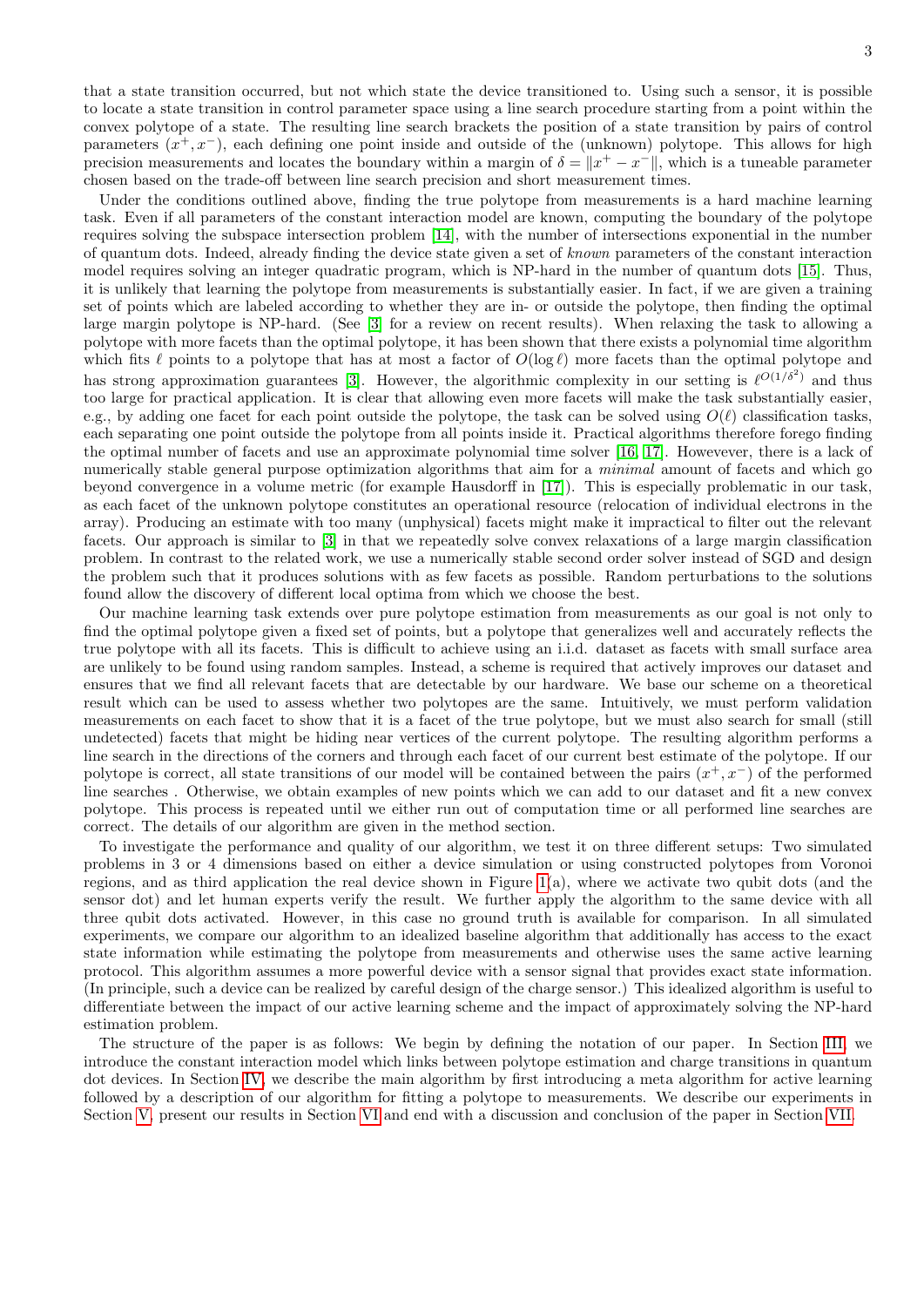# II. NOTATION

A convex polytope  $P \subset \mathbb{R}^d$  is defined as  $P = \{x \in \mathbb{R}^d \mid A_k^T x + b_k \leq 0, k = 1, ..., N\}$ , where  $A \in \mathbb{R}^{N \times d}$ ,  $b \in \mathbb{R}^N$ ,  $N$ is the number of inequality constraints and  $A_k$  is a column vector representing the k-th row of A. We will denote the boundary of P as  $\partial P = \{x \in P \mid \exists k : A_k^T x + b_k = 0\}$ . A facet of P is a set of points  $f_l = \{x \in P \mid A_l^T x + b_l = 0\} \subset \partial P$ . We will also refer to  $A_l$  as the normal of  $f_l$ . We define as the inside of  $f_l$  the open set of points  $\{x \in f_l | x \notin f_k, k \neq l\}$ . We will call the extreme points of  $P$  its vertices. We assume  $P$  to be finite and non-degenerate and thus there exist exactly N unique facets.

### <span id="page-3-0"></span>III. THE CONSTANT INTERACTION MODEL

In the following, we give a short introduction to the constant interaction model of quantum dot devices [\[5\]](#page-11-0). A quantum dot is modeled as a capacitor which can be charged with single electrons. The state of the device  $s \in \mathbb{N}^{n_D}$ is the vector of electron occupancies, where,  $s_i$  is the number of electrons on the *i*th quantum dot. When applying a vector of gate voltages  $V_g \in \mathbb{R}^{n_g}$ , the system will assume the state that minimizes the free energy:

<span id="page-3-2"></span>
$$
F(s, V_g) = \frac{1}{2} (|e|s + C_{Dg} V_g)^T C_{DD}^{-1} (|e|s + C_{Dg} V_g)
$$
\n(1)

Here, |e| is the charge of a single electron and the matrices  $C_{DD} \in \mathbb{R}^{n_D \times n_D}$  (symmetric positive definite) and  $C_{Dg} \in \mathbb{R}^{n_D \times n_g}$  are capacitance matrices which model the interaction strength between dots and between dots and gates, respectively. The state that achieves the minimum free energy given a fixed  $V_q$  can be computed by iterating over all possible states:

$$
s^*(V_g) = \arg\min_{s \in \mathbb{N}^d} F(s, V_g) = \arg\min_{s \in \mathbb{N}^d} \frac{|e|^2}{2} s^T C_{DD}^{-1} s + |e| s^T C_{DD}^{-1} C_{Dg} V_g
$$

Since [\(1\)](#page-3-2) consists of terms which are at most linear in  $V_g$ , the boundary between neighbouring states s and r in state parameter space lies on a plane where the free energy of both states is equal and the plane fulfills

$$
F(s, V_g) - F(r, V_g) = n_{sr}^T V_g + b_{sr} = 0.
$$

Here,  $n_{sr} = C_{Dg}^T C_{DD}^{-1}(s - r)$  is the normal of the plane and  $b_{sr} = |e|/2(s^T C_{DD}^{-1} s - r^T C_{DD}^{-1} r)$  is its offset. Since all boundaries are linear, the set of gate voltages  $V_g$  that lead to a given state s form a convex polytope created by the intersection of the planes:

$$
P(s) = \{V_g \in \mathbb{R}^{n_g} \mid s^*(V_g) = s\}
$$
  
=  $\{V_g \in \mathbb{R}^{n_g} \mid \forall r \in \mathbb{N}^{n_D} : F(s, V_g) - F(r, V_g) \le 0\}$   
=  $\{V_g \in \mathbb{R}^{n_g} \mid \forall r \in \mathbb{N}^{n_D} : n_{sr}^T V_g + b_{sr} \le 0\}$  (2)

While the definition of [\(2\)](#page-3-3) runs over an infinite number of states, the number of facets which compose the boundary are finite. We will refer to states r which share a facet with s in  $P(s)$  as neighbouring states. Thus, the polytope carries information about which state transitions to neighbouring states exist and can be used to control the device.

### <span id="page-3-3"></span><span id="page-3-1"></span>IV. POLYTOPE ESTIMATION

In this section, we describe our main contribution, an algorithm that can be used to find the facets of a convex polytope from measurements. First, we introduce a meta algorithm that describes our active-learning procedure. It relies on an algorithm to estimate a convex polytope from measurements, which we describe afterwards.

### A. A Meta Algorithm For Finding Polytopes

We employ a meta algorithm to iteratively improve an estimate  $\hat{P}$  of a convex polytope P based on line searches. For this, we use an algorithm A which computes  $\hat{P} = \mathcal{A}(X)$ , where X is a training dataset of previously collected measurements. Our goal is to use active learning to propose new line search directions in order to add new points to X. The meta algorithm is based on the following lemma: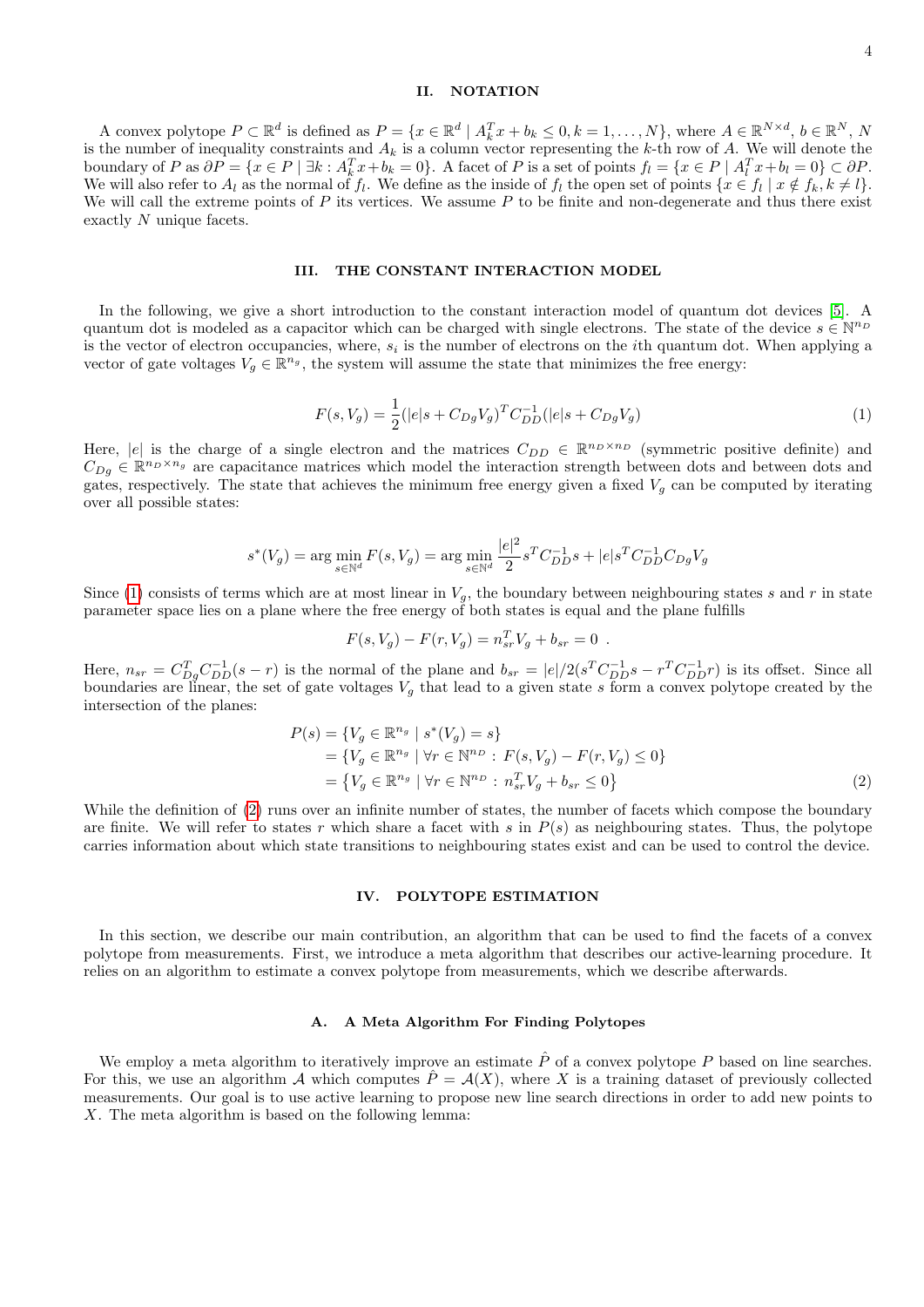**Lemma 1.** Let P and  $\hat{P}$  be two convex polytopes in  $\mathbb{R}^d$ . Let  $c_k, k = 1, \ldots, \hat{N}_c$  be the vertices of  $\hat{P}$  and  $f_l, l = 1, \ldots, \hat{N}_c$ its facets with normals  $\hat{A}_l$ . If

1.  $c_k \in \partial P$ ,  $\forall k = 1, \ldots, \hat{N}_c$ 

2. for each facet f<sub>l</sub>, there exists a point  $x_l$  inside of f<sub>l</sub> such that  $x_l \in \partial P$ ,

then  $P = \hat{P}$ .

*Proof.* From the first point, we directly obtain  $\hat{P} \subseteq P$  due to the definition of convexity. To show  $P \subseteq \hat{P}$ , pick any  $l \in \{1,\ldots,\hat{N}\}\.$  Since  $x_l \in \partial P$ , there must exist a direction  $p_l \in \mathbb{R}^d$  such that all  $x \in P$  fulfill the constraint  $p_l^T x - p_l^T x_l \leq 0$ . Since  $x_l$  lies inside a facet of  $\hat{P}$ , we also have  $\hat{A}_l^T x - \hat{A}_l^T x_l \leq 0$  for all  $x \in \hat{P}$ . Finally, as  $\hat{P} \subseteq P$  and  $x_l$  is inside of  $f_l$ , we have  $p = \hat{A}_l$ . As this holds for all facets of  $\hat{P}$ , we obtain  $P \subseteq \{x \in \mathbb{R}^d \mid \hat{A}_l^T x - \hat{A}_l^T x_l \leq 0, \forall l =$  $1, \ldots, \hat{N}$ } =  $\hat{P}$ .  $\Box$ 

This suggests a simple algorithm for iteratively improving an estimate of a convex polytope  $\hat{P}$ , by generating a set of query points R on the boundary of  $\hat{P}$  which includes the vertices of  $\hat{P}$  as well as a point inside each facet. To obtain points inside the facets, we take all vertices which are on a given facet and compute their mean. Then, for each point  $R_i$ , we perform a line search from a point  $o \in P \cap \hat{P}$  (for example the mean of points in the training set) in direction of  $R_i - o$  and search for the intersection with P. All intersections (or a bracket containing the likely intersection interval) are added to X. The algorithm terminates if all new points in X lie sufficiently close to the boundary of  $\hat{P}$ , i.e., dist( $\partial \hat{P}, x$ ) <  $\epsilon_{end}$ ,  $\forall x \in X$ . Otherwise, we repeat using the updated training set.

# B. Large Margin Polytopes

The algorithm introduced above works well given an exact line search. In this case, we could choose  $A$  as a convex hull algorithm. However, this has two disadvantages:

- 1. In the presence of noise in the line search, points within a facet will never lie on a hyperplane.
- 2. Even with exact line searches, the number of facets found by the algorithm tends to increase over time, far exceeding the true number of facets. This is because line searches will almost surely not hit a true vertex of P, resulting in additional facets.

Both problems can be understood by seeing the convex hull as a non-parametric model for estimating a convex polytope. Each sampled point increases the complexity of the model, which makes it prone to overfitting, and thus requires regularization. Instead of using a convex hull, we model this estimation problem via regularized large margin classification [\[18\]](#page-11-12). To this end, we require that the line search does not return an estimate of the point  $x \in \partial P$ , but instead a confidence interval  $(x^-, x^+)$ , where  $x^- \in P$  and  $x^+ \notin P$ . For this, an existing line search can be adapted, for example by adding confidence bounds to its estimate. As a decision function to optimize, we use

$$
f(x) = \max_{k \in \{1, ..., \hat{N}\}} \hat{A}_k^T x + \hat{b}_k ,
$$
 (3)

as with this choice it holds  $\hat{P} = \{x \in \mathbb{R}^d \mid f(x) \leq 0\} = \{x \in \mathbb{R}^d \mid \hat{A}_k^T x + \hat{b}_k \leq 0, k = 1, ..., \hat{N}\}\.$  A and  $\hat{b}$  are the optimizable parameters and  $\hat{N}$  must be chosen larger than the number of facets in P. With this model, the task is to find a function f which separates the training set of points  $x_j^-, j = 1, \ldots, \ell$  from  $x_j^+, j = 1, \ldots, \ell$ . Our approach is similar to the large margin approach in [\[3\]](#page-10-2). The soft-constrained large margin primal optimization problem can be stated as

$$
\min_{\hat{A},\hat{b}} \Omega(\hat{A}) + \frac{C}{\ell} \sum_{i=1}^{\ell} (\xi_i^+)^2 + \frac{C}{\ell} \sum_{i=1}^{\ell} (\xi_i^-)^2 \tag{4}
$$

s.t. 
$$
\max_{j} \hat{A}_{j}^{T} x_{i}^{-} + \hat{b}_{j} \le -1 + \xi_{i}^{-}, i = 1, ..., \ell
$$
 (5)

<span id="page-4-1"></span><span id="page-4-0"></span>
$$
\wedge \max_{j} \hat{A}_{j}^{T} x_{i}^{+} + \hat{b}_{j} \ge 1 - \xi_{i}^{+}, i = 1, \dots, \ell
$$
  

$$
\wedge \xi_{i}^{-} \ge 0 \wedge \xi_{i}^{+} \ge 0, i = 1, \dots, \ell , \qquad (6)
$$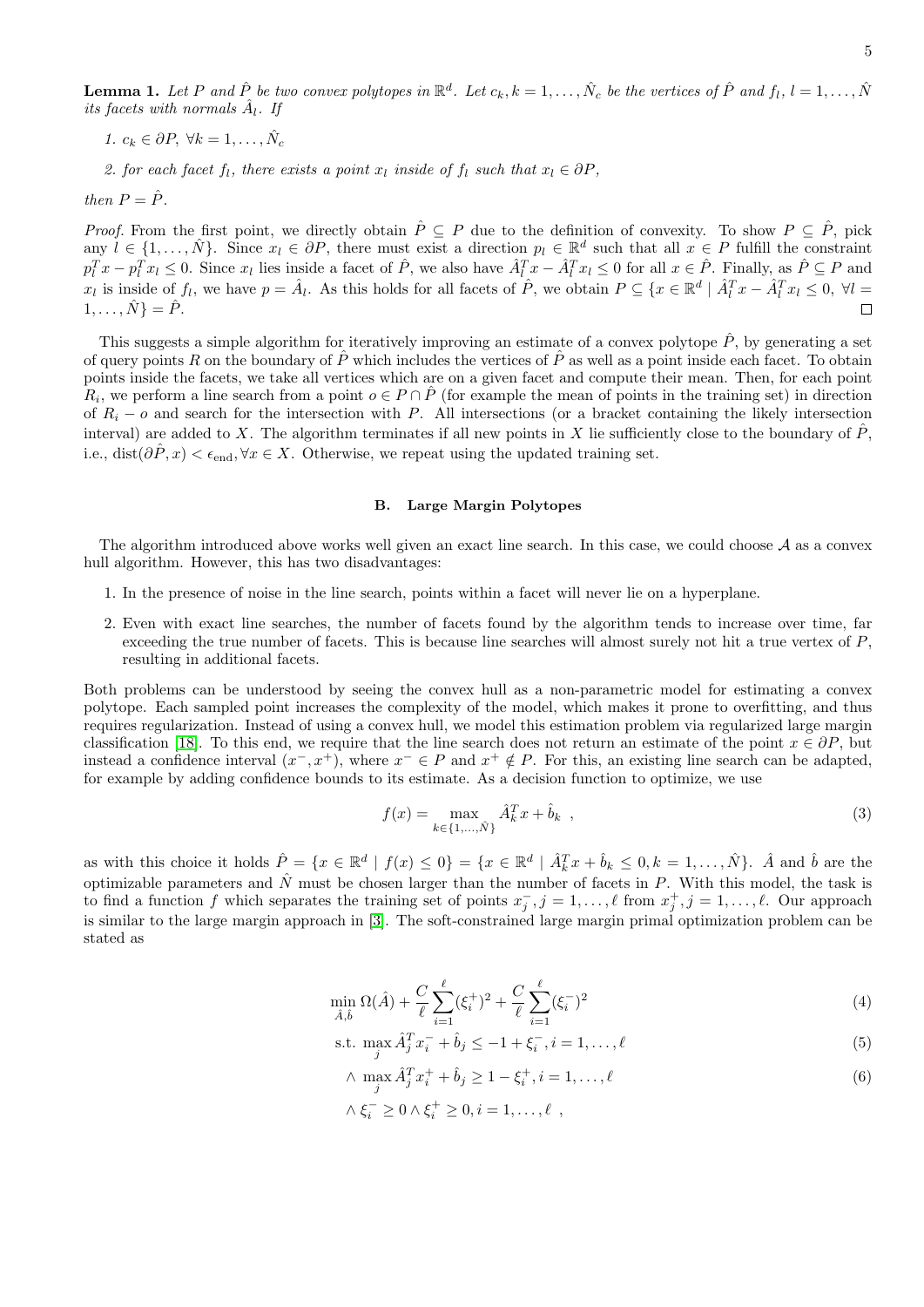where  $\Omega : \mathbb{R}^{\hat{N} \times d} \to \mathbb{R}$  is a regularizer with complexity parameter C and  $\xi_i^+$  and  $\xi_i^-$  are slack variables. The constraint [\(6\)](#page-4-0) turns the problem into a non-convex optimization problem, and to find the global optimum, we would need to infer correctly for each  $\hat{A}_j$  those pairs of points that are separated by it (or, in the context of the application, the state of the device associated with  $x_i^+$ ).

The problem can be relaxed and solved iteratively using a sequence of convex problems with solutions  $(\hat{A}^{(t)}, \hat{b}^{(t)})$ ,  $t = 1, 2, \ldots$ . This can be achieved via a convex relaxation of [\(6\)](#page-4-0) based on the fact that if we find any hyperplane  $\hat{A}_{s_i}, \hat{b}_{s_i}$  for which  $\hat{A}_{s_i}^T x_i^+ + \hat{b}_{s_i} > 1 - \xi_i^+$ , we automatically fulfill constraint [\(6\)](#page-4-0). Thus, in iteration t of the algorithm, we can take the previous estimate  $\hat{A}^{(t-1)}$ ,  $\hat{b}^{(t-1)}$  to find  $s_i$  and solve the subproblem

$$
\min_{\hat{A},\hat{b}} \Omega(\hat{A}) + \frac{C}{\ell} \sum_{i=1}^{\ell} (\xi_i^+)^2 + \frac{C}{\ell} \sum_{i=1}^{\ell} (\xi_i^-)^2 \tag{7}
$$

<span id="page-5-1"></span><span id="page-5-0"></span>s.t. 
$$
\max_{j} \hat{A}_{j}^{T} x_{i}^{-} + \hat{b}_{j} \le -1 + \xi_{i}^{-}
$$
  
\n $\wedge \hat{A}_{s_{i}}^{T} x_{i}^{+} + \hat{b}_{s_{i}} \ge 1 - \xi_{i}^{+}, s_{i} = \arg \max_{s} \left\{ \left( \hat{A}_{s}^{(t-1)} \right)^{T} x_{i}^{+} + \hat{b}_{s}^{(t-1)} \right\}$   
\n $\wedge \xi_{i}^{-} \ge 0 \wedge \xi_{i}^{+} \ge 0, i = 1, ..., \ell$  (8)

In the algorithm by [\[3\]](#page-10-2),  $\Omega$  was chosen as the squared  $L_2$ -norm of the rows of  $\hat{A}$ ,  $\Omega(\hat{A}) = \sum_{i=1}^{\hat{N}} ||\hat{A}_i||^2$  and the problem was solved via stochastic gradient descent using a variant of the Pegasos [\[19\]](#page-11-13) solver, that re-estimated  $s_i$  in [\(8\)](#page-5-0) during each stochastic gradient step. Additionally, the solver in [\[3\]](#page-10-2) would assign points to boundaries that are not assigned enough points to prevent a sparse solution. In initial experiments, this solver did not lead to usable or even plausible results in our setting. This is likely due to the ill-conditioning introduced by creating pairs of samples which are very close to the boundary. The resulting ill-conditioning of up to  $10<sup>8</sup>$  necessitates second order optimization algorithms.

<span id="page-5-2"></span>Algorithm 1 Algorithm for approximate solution of the polytope estimation problem

1: input  $X^+, X^-, n_{\text{repeat}} \in \mathbb{N}^+, C > 0, \sigma > 0$ 2: **output** Estimated polytope parameters  $\hat{A}^{\text{best}}, \hat{b}^{\text{best}}$  $\mathrm{3:}~~\hat{A}^{\mathrm{init}}, \hat{b}^{\mathrm{init}} \leftarrow \texttt{convex_hull\_polytope}(X)$ 4:  $\hat{b}^{\text{init}} \leftarrow \hat{b}^{\text{init}} - 1$ 5: Solve [\(7\)](#page-5-1) starting from  $\hat{A}^{\text{init}}$ ,  $\hat{b}^{\text{init}}$  and prune to obtain  $\hat{A}^{(0)}_{sol}$ ,  $\hat{b}^{(0)}_{sol}$  with value  $L^{(0)}$ 6: for  $i = 1, \ldots, n_{\text{repeat}}$  do 7:  $\hat{A}^{\text{noise}} \leftarrow \hat{A}_{\text{sol}}^{(0)} + \mathcal{N}(0, \sigma^2)$ 8:  $\hat{b}^{\text{noise}} \leftarrow \hat{b}_{\text{sol}}^{(0)} + \mathcal{N}(0, \sigma^2)$ 9: Solve [\(7\)](#page-5-1) starting from  $\hat{A}^{\text{noise}}$ ,  $\hat{b}^{\text{noise}}$  and prune to obtain  $\hat{A}_{sol}^{(i)}$ ,  $\hat{b}_{sol}^{(i)}$  with value  $L^{(i)}$ 10:  $i^* \leftarrow \arg \min_i L^{(i)}$ 11:  $\hat{A}^{\text{best}}, \hat{b}^{\text{best}} \leftarrow \hat{A}_{\text{sol}}^{(i^*)}, \hat{b}_{\text{sol}}^{(i^*)}$ 

We therefore included the following changes: To minimize the number of facets of the polytope, we use a regularizer,

which enforces setting whole rows  $\hat{A}_i$  to zero. To this end, we propose to use the  $L_{2,1}$  regularizer,  $L_{2,1}(\hat{A}) = \sum_{i=1}^{\hat{N}} ||\hat{A}_i||_2$ . This regularizer can be seen as a generalization of 1-norm regularization to impose sparsity on row vectors and has among other applications been used successfully in the context of joint feature selection for multi task learning [\[20\]](#page-11-14). With this regulariser, the problem [\(7\)](#page-5-1) becomes a second order cone program (SOCP) which we minimize in each iteration using a second order solver before re-computing  $s_i$ . We stop the optimization when the  $s_i$  in two iterations are the same. To save computation time, we prune the solution of each subproblem by removing all hyperplanes with  $A_i = 0$  as they won't get assigned new points and thus they would remain zero due to the regularization term. Finally, we use a restarting strategy to find a good local optimum as described in Algorithm [1.](#page-5-2) We first create an initial value  $\hat{A}^{\text{init}}$ ,  $\hat{b}^{\text{init}}$  by computing the convex hull of the points  $x_j^-$ . We subtract 1 from  $\hat{b}^{\text{init}}$  so that the initial solution fulfills [\(5\)](#page-4-1) with  $\xi^- = 0$ . Afterwards, we repeatedly solve problem [\(7\)](#page-5-1) to obtain a first local optimum  $\hat{A}_{sol}^{(0)}$ ,  $\hat{b}_{sol}^{(0)}$ . In our experience, this solution still has too many facets. Thus, we repeatedly add noise to this solution, solve the problem and return the best solution found[\[21\]](#page-11-15).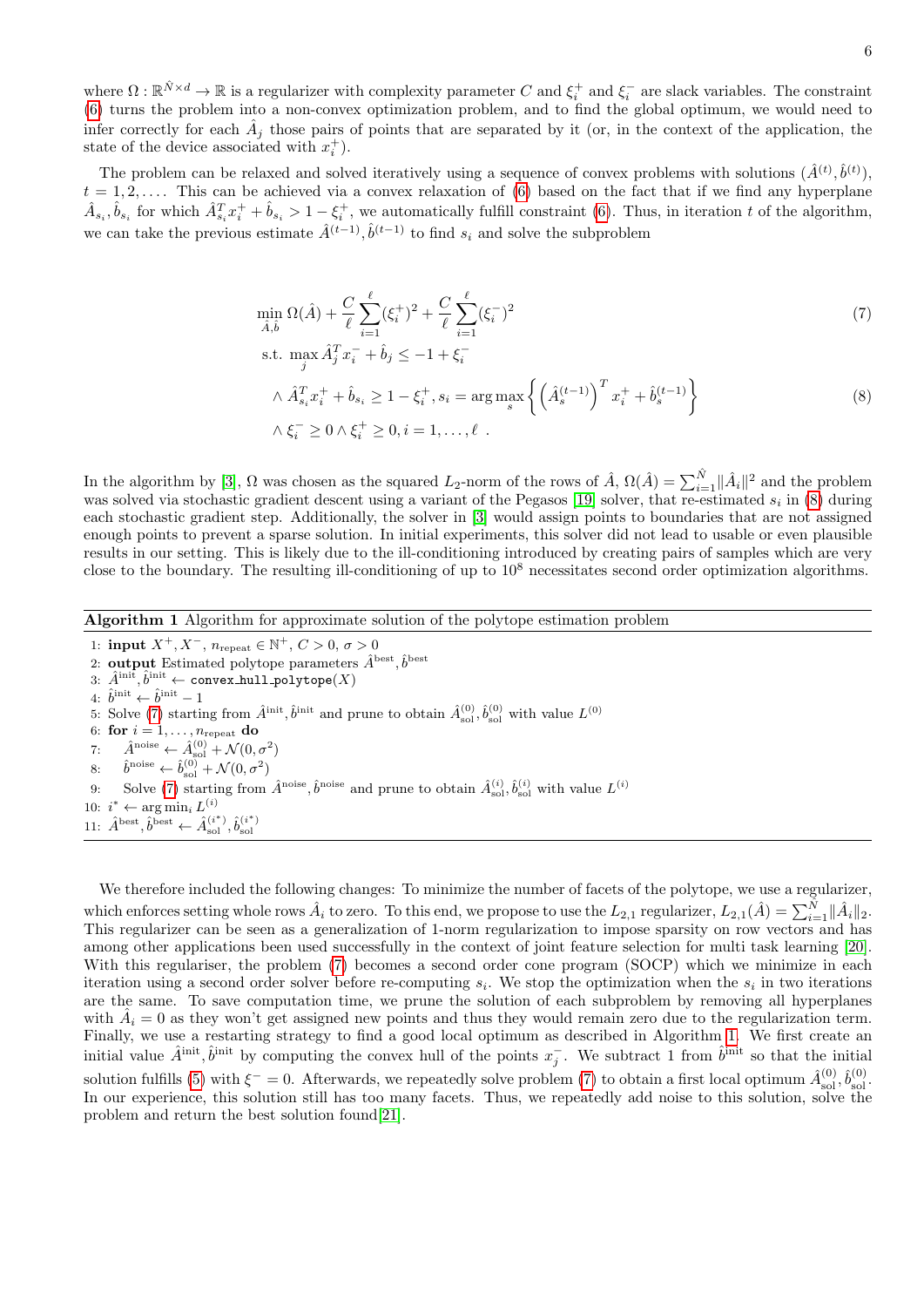# <span id="page-6-0"></span>**EXPERIMENTS**

We implemented our algorithm by solving problem [\(7\)](#page-5-1) with cvxpy [\[22,](#page-11-16) [23\]](#page-11-17) using the ECOS solver for SOCP problems [\[24\]](#page-11-18). We compute halfspace intersections, convex hulls and their volumes using the Qhull library [\[14\]](#page-11-8). To save computation time, we include new point pairs  $(x^-, x^+)$  into the training dataset only if it does not already contain any pair  $(x_i^-, x_i^+)$  with  $||x_i^- - x^-|| < \epsilon_{\text{close}}$ . The algorithm terminates when the distance between the sampled points  $(x_i^-, x_i^+)$  to the boundary of the polytope is smaller than  $\epsilon_{end}$ . To assess the performance of our algorithms, we compared our approach, where possible, to an algorithm that has perfect information regarding which point pair is cut by which hyperplane. For this, we additionally compute the state  $s_i$  of  $x_i^+$ , pick  $\hat{N}$  as the number of different observed states and solve  $(7)$  using the obtained  $s_i$ . This way, the problem becomes convex and can be solved efficiently. We refer to this algorithm as our baseline.

To quantify the quality of the obtained convex polytopes, we define a matching error between the set of facets in the ground truth  $f_l = \{x \in P \mid A_l^T x + b_l = 0\} \in F$  and the facets in the estimated convex polytope  $\hat{f}_k = \{x \in \hat{P} \mid A_l^T x + b_l = 0\}$  $\hat{A}_k^T x + \hat{b}_k = 0$   $\in \hat{F}$ . For this, we compute the minimum angle between the normal of the facet  $f_l$  and the normals of all  $\hat{f}_k$ : We report an error if there is no  $\hat{f}_k$  with angle smaller than 10 degrees:

$$
E = \frac{1}{|F|} \sum_{l=1}^{|F|} \mathbb{I} \left\{ \min_{k} \arccos \left( \frac{A_l^T \hat{A}_k}{\|A_l\| \|\hat{A}_k\|} \right) \cdot \frac{180}{\pi} > 10 \right\}
$$

This is a sufficient metric for estimating closeness of the facets: as the stopping condition of the algorithm already ensures that the estimated polytope must be very similar to the true polytope in terms of intersection over union, it is only the directions of the facet hyperplanes and their number that needs to be assessed here. To verify this claim, we also compute the intersection over union between the estimated and true ground truth polytopes:

$$
IoU(P, \hat{P}) = \frac{Vol(P \cap \hat{P})}{Vol(\hat{P}) + Vol(\hat{P}) - Vol(P \cap \hat{P})}
$$

To test our algorithms, we devise three experiments: Two simulated problems as well as one application on a real device. As application, we consider the device shown in Figure  $1(a)$ , consisting of a narrow silicon nanowire through which electrons can flow from source (S) to drain (D). Four gate electrodes  $(G_{1,...4})$  are capacitively coupled to the nanowire, and under correct tuning of their voltages, quantum dots are formed that confine single electrons in small regions (tens of nanometers) of the nanowire. One of the gate electrodes  $(G_4)$  is connected to a high frequency circuit and produces a sensor signal that responds very quickly to any rearrangements of electrons inside the nanowire. This sensor signal remains constant under voltage changes (line searches) of gate electrodes  $G_1$ ,  $G_2$ , and  $G_3$ , as long as the state does not change. Experimentally, this is accomplished by compensating  $V_4$  for any voltage changes applied to  $G_{1,2,3}$ , such that the potential of the sensor dot is independent of the three control voltages  $V_{1,2,3}$ . This requires estimating the coefficients of a linear compensation function, which was done once before the algorithm is run. As soon as the charge state changes, i.e., a state boundary is encountered, the sensor signal drops and generates one  $(x_i^-, x_i^+)$  pair. The device in Figure [1\(](#page-1-0)a) can create up to four quantum dots. We applied our algorithm to a state with dot 1 and dot 2 each occupied by one electron, and use the two gate voltage parameters  $V_1$  and  $V_2$  to control this  $[1, 1]$  configuration. (Dot 3 is kept empty by keeping  $V_3$  fixed at a sufficiently negative voltage). We repeat this experiment tuned such that an electron occupies the dot under  $G_3$  as well and estimate the polytope using all three gate voltage parameters in the  $[1, 1, 1]$  configuration.

For the simulated experiments, we implement a line search which returns point pairs such that  $||x_i^+ - x_i^-|| < \delta$ , where we vary  $\delta$  across the experiments to measure the impact of the quality of the line search. As our first simulated problem, we generate a set of polytopes via Voronoi regions. For this, we sample 30 points from a d-dimensional normal distribution in  $\mathbb{R}^d$  with zero mean and diagonal covariance matrix  $\Sigma$  with entries  $\Sigma_{ii} = 2 \cdot 10^{\frac{i}{d}}$ . For each set, we compute a Voronoi triangulation. We discard the sample if the origin is not inside a closed Voronoi region or this region extends outside the set  $[-10, 10]^d$ . On this problem, we can use the Voronoi region around the origin as ground truth. This way, we obtain 100 convex polytopes with between 6 and 12 facets for  $d = 3$  and  $d = 4$ . For the baseline algorithm, we use the index of the closest point as state of the Voronoi region.

As our second problem, we simulate a quantum dot array with 3 or 4 qubit dots using the constant interaction model. For simplicity, we omit an additional sensor dot that would normally sense the charge transitions within these triple- and quadruple-dot devices. Specifically, we generate 100 different device simulations by choosing one set of realistic device capacitances and adding noise to simulate variations in device manufacturing. To be able to use a similar tuning as in the Voronoi experiment, we re-scale the parameter space by a factor of 100 so that the polytopes cover roughly the  $[-10, 10]^d$  volume. As the ground truth polytope for each simulated device we compute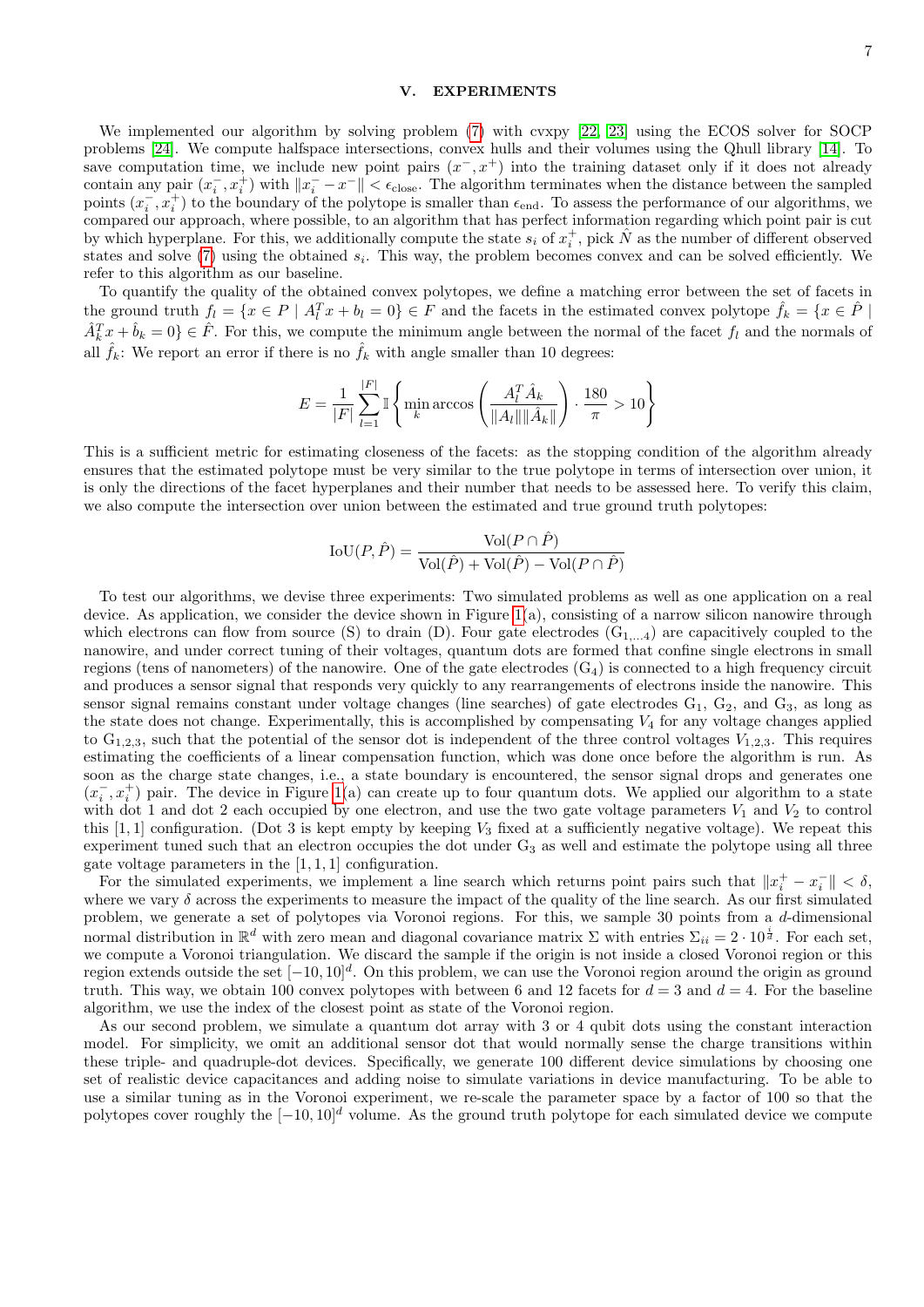<span id="page-7-1"></span>

FIG. 2: Average number of matching errors made by the algorithm as function of line search precision (see text). We show results on the 3D and 4D problems for our algorithm and the idealized baseline. Left: Voronoi region problem. Right: Problems drawn from the quantum device simulator.

that region in control-voltage space that has a ground state with a  $[1,1,1]$  or  $[1,1,1,1]$  charge configuration, i.e. exactly one electron per dot. These calculations yield 14 facets for all simulated triple-dot devices, and 30 facets for all simulated quadruple-dot devices. Errors made by the algorithm in finding the correct facets are discussed below.

As parameters, we chose in all experiments  $\epsilon_{end} = 1.5\delta$ ,  $\epsilon_{close} = \delta$  and  $n_{repeat} = 10$ . In the simulated experiments, we vary  $\delta \in \{0.01, 0.05, 0.1, 0.2\}$ , choose  $\sigma = 0.001/\delta$  and  $C = 75/\delta$ . For the baseline algorithm, we use the same parameters except  $C = 750/\delta$ . We obtain the initial dataset X by performing 100 line searches in random directions starting from a known point inside  $P$  (e.g., the origin for the Voronoi region based dataset). For the real device, we implemented a line search in hardware using a DAC voltage generator. Instead of using the single point  $x_i$  returned by the hardware, we add a confidence interval  $x_i^{\pm} = x_i \pm \delta/2$  with  $\delta = 0.001$ , which takes into account the experimental measurement uncertainty. This choice of  $\delta$  is equivalent to the  $\delta = 0.1$  setting in the simulated device on the re-scaled parameters. Further, we pick  $\sigma = 0.05/\delta$  and  $C = 10/\delta$ . The initial dataset was obtained via line searches using 10 random directions.

### <span id="page-7-0"></span>VI. RESULTS

In our experiments, we first investigated how close the learned polytope is to the true polytope on the simulated devices, depending on the line search accuracy  $\delta = ||x^+ - x^-||$ . For this, we computed the intersection over union of true and estimated polytopes and found an expected value between 0.9996 ( $\delta = 0.01$ ) and 0.995 ( $\delta = 0.02$ ), which are both very close to the optimum of 1. We did neither observe any relevant differences to the baseline algorithm, nor large differences between 3 and 4 dimensions. We then measured how many of the linear decision functions in the ground truth polytope were not approximated well in the estimated polytope. The recorded number of matching errors on the two simulated datasets as a function of the precision of the line search,  $\delta$ , can be seen in Figure [2.](#page-7-1) For both datasets, the error increased with  $\delta$ , where for the simulated devices, we saw a far steeper increase than for the Voronoi regions. For small values of  $\delta$ , we observed less than 0.1 matching errors, which increased to 4.5 at  $\delta = 0.2$ in 4D. Here, the baseline algorithm performed better.

To investigate the nature of the errors, we computed the hyper volume of the state transitions as a measure of size of the facet in the polytope. The histograms of volumes as well as relative distributions of errors are shown in Figure [3.](#page-8-0) As can be seen from the figure, most errors appeared on facets with small volume. Further, we observed that facets with small volumes were estimated more reliably as the line search accuracy improved. To give a more qualitative impression of the errors observed, we visualized two examples of an error by creating random cuts through the 4D parameter space of the simulated device in such a way that an unmatched facet in the ground truth is visible within the cut. See Figure [4](#page-8-1) for common examples, extracted from a problem instance with 4 errors and obtained with  $\delta = 0.2$ .

For the real device, the obtained model of our algorithm is shown in Figure [1](#page-1-0) in red color. In 2D, human experts verified the correctness of the state transitions and annotated the resulting states, based on a dense 2D raster scan shown in the background of Fig. [1\(](#page-1-0)b). We can see that the algorithm found two very small facets which are invisible on the raster scan. In 3D no ground truth was available, but qualitatively the 10 facets found by the algorithm (six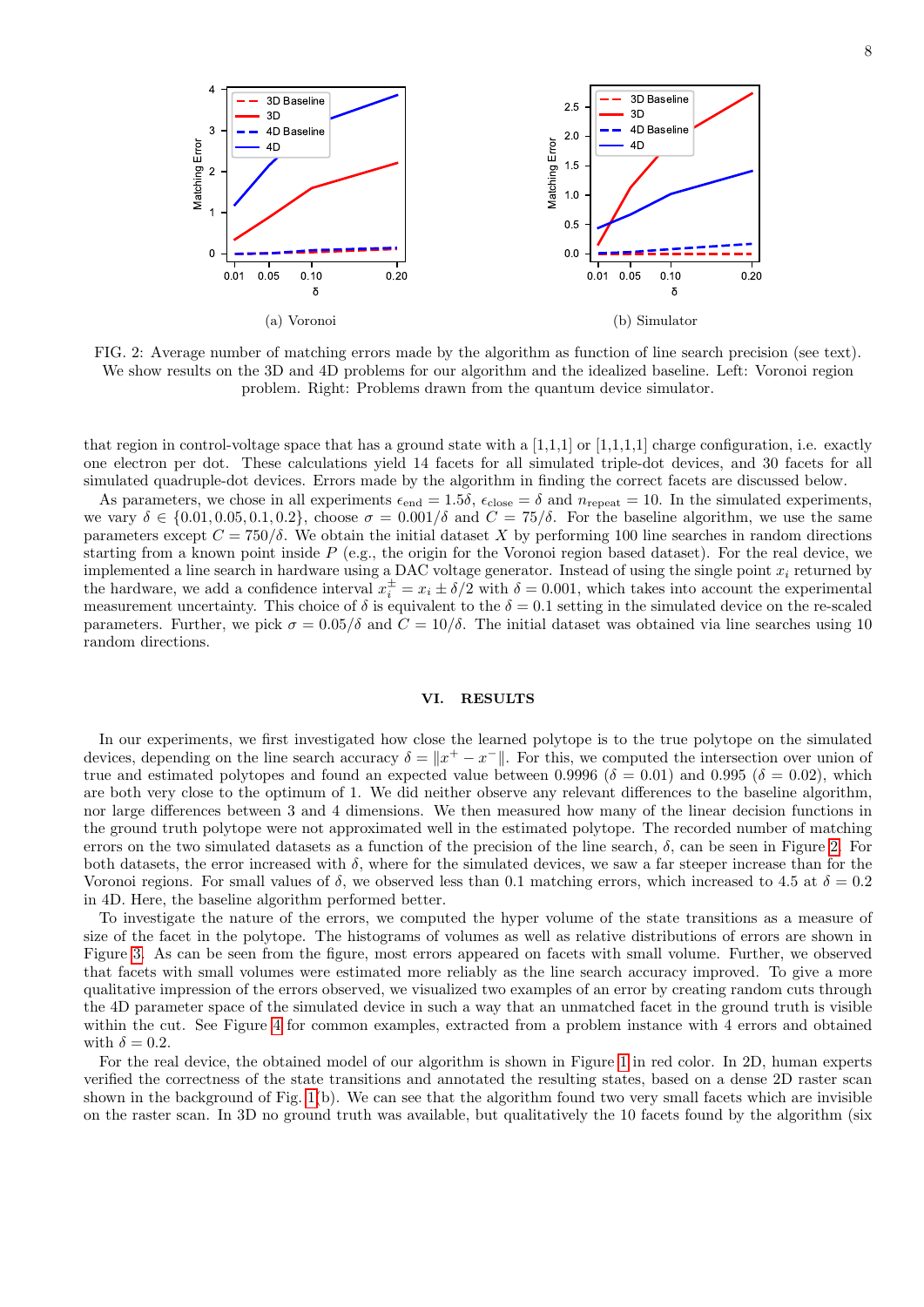<span id="page-8-0"></span>

FIG. 3: Histograms of the volumes of the facets of the convex polytopes in 4D, the relative distribution of matching errors and the error rate at a given volume and for different δ. Top: Voronoi problem. Bottom: Simulated quantum devices.

<span id="page-8-1"></span>

FIG. 4: Examples of typical errors of the algorithm with  $\delta = 0.2$  on the simulated device. Shown are two different 2D cuts through the same 4D volume. Cuts are chosen such that a wrongly estimated facet appears as a vertical line through the origin (blue dashed line). Red lines represent the constraints of estimated facets that intersect with the image plane. Areas are colored based on a partitioning of the plane by the ground truth constraints (not device states). The area belonging to the polytope is depicted in dark grey. An estimated constraint is correct if it aligns with a boundary of these areas. Units are displayed relative to the chosen origin. Left: Error in estimating the correct angle of a small facet. Right: Missing edge due to small facet size.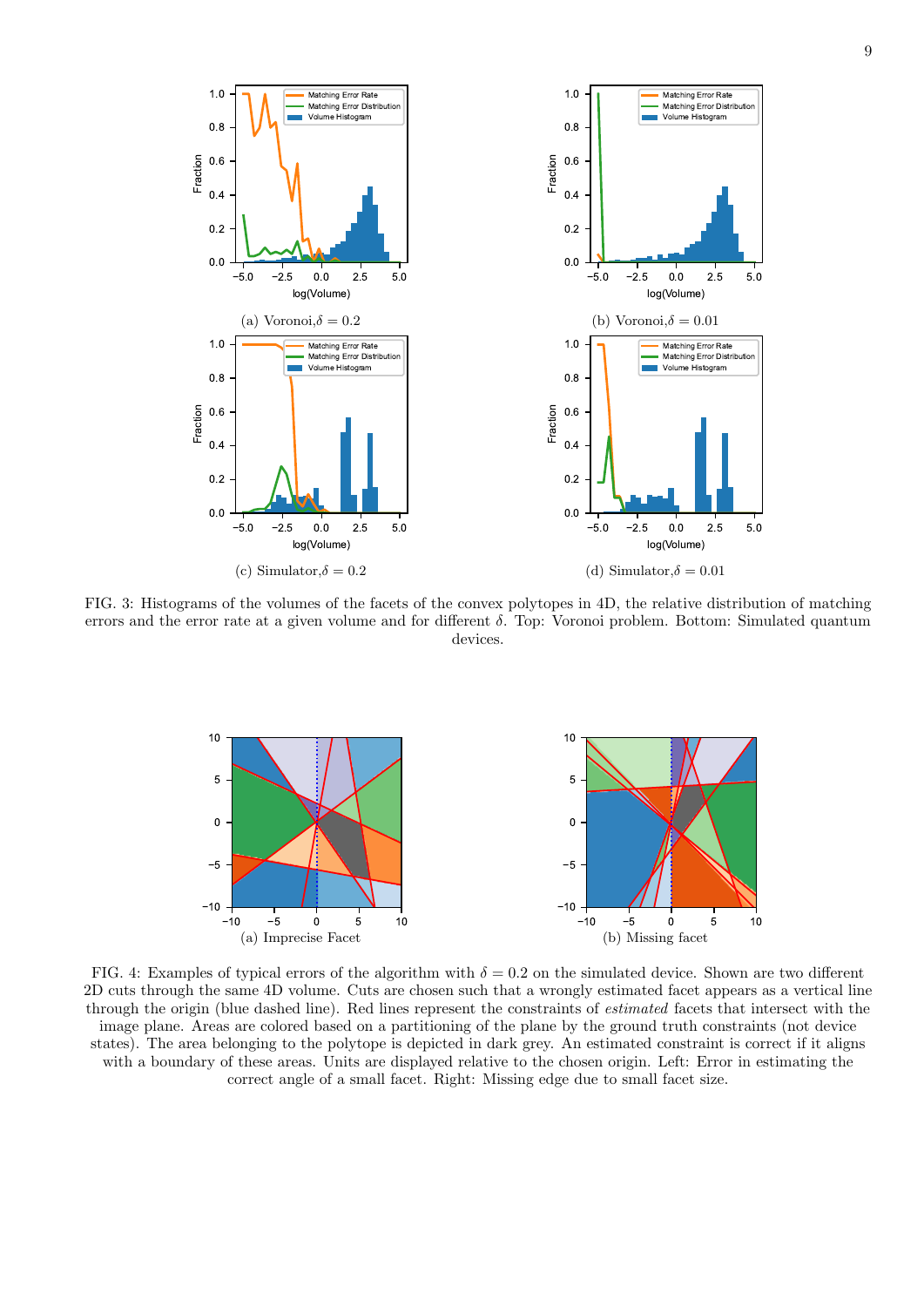<span id="page-9-1"></span>

FIG. 5: Estimated cumulative distribution function (ECDF) depicting the fraction of reached precision targets over number of line searches for the simulated device. For each run there are 20 reachable targets, geometrically spaced between  $\epsilon_{\text{end}} = 1.5 \cdot \delta$  $\epsilon_{\text{end}} = 1.5 \cdot \delta$  $\epsilon_{\text{end}} = 1.5 \cdot \delta$  and 10. Let  $X_i$  be the training set used to train model  $\hat{P}_i$  in the *i*-th iteration of Algorithm 1. The jth target  $t_j$  is considered reached if we find an i such, that  $\max_{x \in X_{i+1}} \text{dist}(\partial \hat{P}_i, x) < t_j$ . The  $|X_i|$  for the smallest *i* fulfilling this is used as the number of line searches required. Vertical dashed lines represent the point

where 75% of runs are terminated.

large ones and two pairs of thin slabs in Fig.  $1(c)$  are in line with how the experts understand this device: The 6 large transitions correspond to adding or removing one electron from each qubit dot, whereas the two pairs of smaller facets correspond to moving an electron between dot 1 and dot 2, or between dot 2 and dot 3. We further verified in simulations of the constant interaction model, including a simulation of the sensor dot, that our polytope is consistent with specific choices of the device parameters.

Finally, we investigated the run time and convergence of the algorithm. We measured the convergence speed of the algorithm in terms of the maximum deviation between transitions found by the line search and the model prediction. The results are shown in Figure [5.](#page-9-1) The number of line searches conducted on the simulated device in 4D was approximately 1500, while the baseline needed 500 line searches, with no clear tendencies depending on  $\delta$ . The run time of the algorithm for the real device (including line searches) was less than a minute for two dots and 30 minutes for three dots (15 minutes measurement time for 180 line searches). Computing an instance of the 4D problem on the simulated device takes approximately one hour on a single core CPU.

### <span id="page-9-0"></span>VII. DISCUSSION AND CONCLUSION

Our results show that it is possible to reliably estimate the polytope associated with state transitions out of a specific charge state in a quantum dot array. Overall, it appears that the algorithm finds a good estimate of the true polytope volumes and facet shapes within the control parameter space formed by the array's gate voltages. While the underlying optimization problem is non-convex, we did not find signs of bad local optima. This is likely because we verify the estimated polytope using new measurements which are designed to find potential modeling errors. Thus, a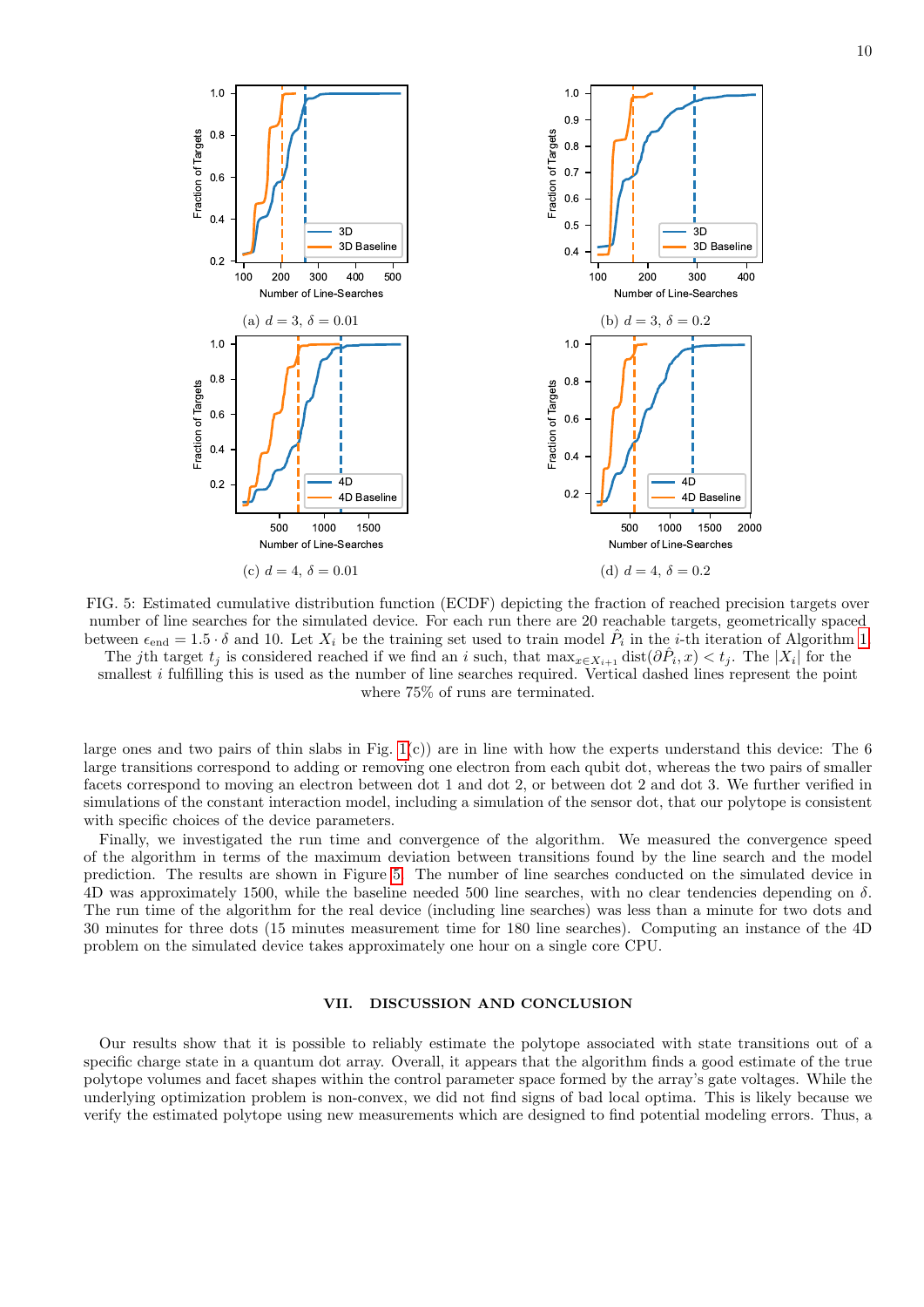local optimum is likely caught and results in an new training iteration. This hypothesis is strengthened by the fact that we observe that with higher precision of the line search the distribution of errors is shifted towards smaller facets, showing that we are better at disproving local optima.

An example of the superiority of our approach to rastering can be seen in Figure  $1(b)$ . Here, we can see that the algorithm managed to find two very small facets (labeled [0,2] and [2,0]) which are invisible on the raster scan. Operationally, these are two very important facets in the device as they amount to transitions of electrons between quantum dots, while the other transitions are electrons entering or leaving the array. For the purposes of quantum computation, such inter-dot tunneling processes effectively turn on wave-function overlap between two electrons, which is a key resource to manipulate their spin states via Heisenberg exchange coupling [\[25\]](#page-11-19). The same holds for the 3D polytope estimated in Figure [1\(](#page-1-0)c), where small facets corresponding to inter-dot transitions have been found.

Compared to random sampling, our sampling approach using active learning seems to be superior. For random sampling, the number of samples requires depends largely on the relative size of a facet compared to the overall surface area [\[26\]](#page-11-20). Thus, for the small size of facets on our polytope, an average of 1500 samples is significantly less than expected via random sampling.

Still, our algorithm is not perfect. Comparing the performance of our algorithm to the idealized baseline algorithm indicates that the majority of errors are introduced by the difficulties of solving the NP-hard polytope estimation problem, while our active learning scheme seems to works very well. Thus, our work will likely profit from continued development of improved and faster estimation algorithms.

We have successfully applied our algorithm to a real  $2x2$  quantum dot array, constituting the first automatic discovery of state transitions in the literature. As the underlying estimation problems are NP-hard and we observed a steep increase of run-time already going from 3D to 4D, we foresee practical limits of our algorithm for controlling large quantum dot arrays. However, in practice, one may not need to find all facets in order to implement desired qubit functionalities. For example, universal quantum computers can be constructed entirely from single- and twoqubit operations, meaning that many facets associated with a multi-dot state may be operationally irrelevant (such as facets corresponding to multi-electron co-tunneling transitions, which are likely very small facets that are hard to find). Alternatively, it might be possible to partition the device in blocks of smaller arrays, for which polytopes can be estimated independently. For example, for a linear array of many quantum dots, it might be possible to estimate all relevant local transitions of a quantum dot using its two-neighbourhood in the dot connection graph, a 5-dimensional subspace, which we have shown is already within our estimation capabilities. Another possible solution is to use more and better sensor signals to identify the state transitions.

A potential shortcoming is our assumption of linear state transitions, which form a convex polytope. This assumption is not true for devices that exhibit device instabilities. However, stable, non-hysteretic materials are essential prerequisites for quantum processors, and recent material improvements already led to very stable materials. Thus, we expect that future devices will fulfill this assumption to a much higher degree than devices that are available today.

Aside from requiring an initial point inside a target state, the algorithm runs unsupervised and automatically proposes new measurement points to refine the estimate of the state transitions. Thus, we foresee our method to have major impact in tuning quantum dot devices where human tuning capability is the limiting factor, even on the small devices operated today.

### ACKNOWLEDGEMENTS

This work received funding from the European Union under grant agreement No. 688539 and 951852. F.K. and A.C. acknowledge support from the Independent Research Fund Denmark. Contributions: O.K. developed the algorithm and designed, built and executed the experiments on the simulated device. A.C., T.R. and B.B. developed the simulator and conducted the experiments on the real device. F.K. led the project. All authors contributed to writing the article.

<span id="page-10-0"></span><sup>[1]</sup> Y. V. Nazarov, Y. Nazarov, and Y. M. Blanter, Quantum transport: introduction to nanoscience (Cambridge university press, 2009).

<span id="page-10-1"></span><sup>[2]</sup> D. Loss and D. P. DiVincenzo, Quantum computation with quantum dots, Physical Review A 57, 120 (1998).

<span id="page-10-2"></span><sup>[3]</sup> A. Kantchelian, M. C. Tschantz, L. Huang, P. L. Bartlett, A. D. Joseph, and J. D. Tygar, Large-margin convex polytope machine, Advances in Neural Information Processing Systems 27, 3248 (2014).

<span id="page-10-3"></span><sup>[4]</sup> F. Ansaloni, A. Chatterjee, H. Bohuslavskyi, B. Bertrand, L. Hutin, M. Vinet, and F. Kuemmeth, Single-electron control in a foundry-fabricated two-dimensional qubit array, arXiv preprint arXiv:2004.00894 (2020).